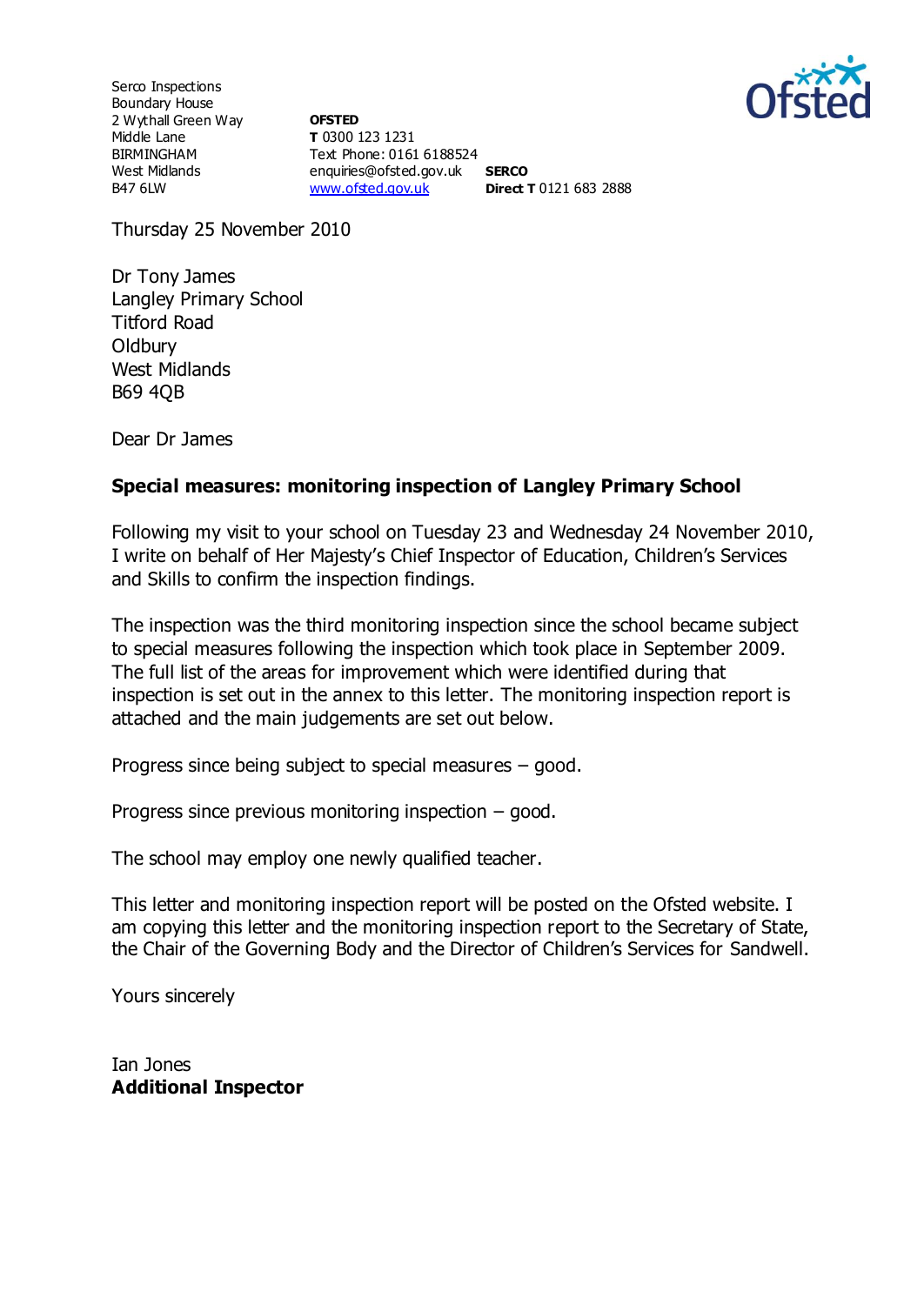

# **Annex**

## **The areas for improvement identified during the inspection which took place in September 2009.**

- Increase the rate of progress made by pupils in reading, writing, mathematics and science so that 80% make significant improvement each year by ensuring that:
	- work provides a challenge for pupils of all abilities  $\equiv$
	- teachers have high expectations of pupils' behaviour, engagement in tasks and work rate and that they communicate these clearly to pupils in lessons
	- pupils have greater opportunities to develop their ability to work independently.
- Raise attendance to 94% and reduce the rate of exclusion by:
	- ensuring that the school's behaviour policy is implemented consistently across the school
	- developing strategies that enable pupils to remain in school and continue  $\equiv$ learning as an alternative to fixed-term exclusion
	- strengthening partnerships with external agencies to provide more  $$ effective support for pupils who are poor attenders or who need help to improve their behaviour
	- reducing the number of holidays taken during the school term.
- $\blacksquare$  Strengthen the capacity for improvement by:
	- involving all leaders in the process of evaluation, in particular the  $\equiv$ evaluation of progress made by different groups of pupils
	- linking the evaluation of teaching to its impact on pupils' progress  $\equiv$
	- revising the school improvement plan so that targets are both challenging  $\equiv$ and realistic, are accompanied by clear action plans and have success criteria that are linked to outcomes for pupils
	- ensuring that governors meet their statutory duties in relation to community cohesion and equality of opportunity
	- developing the role of governors in challenging and holding the school to  $\equiv$ account for its work.
- In the Early Years Foundation Stage, increase the progress made by children by providing more structured opportunities for them to acquire literacy and numeracy skills.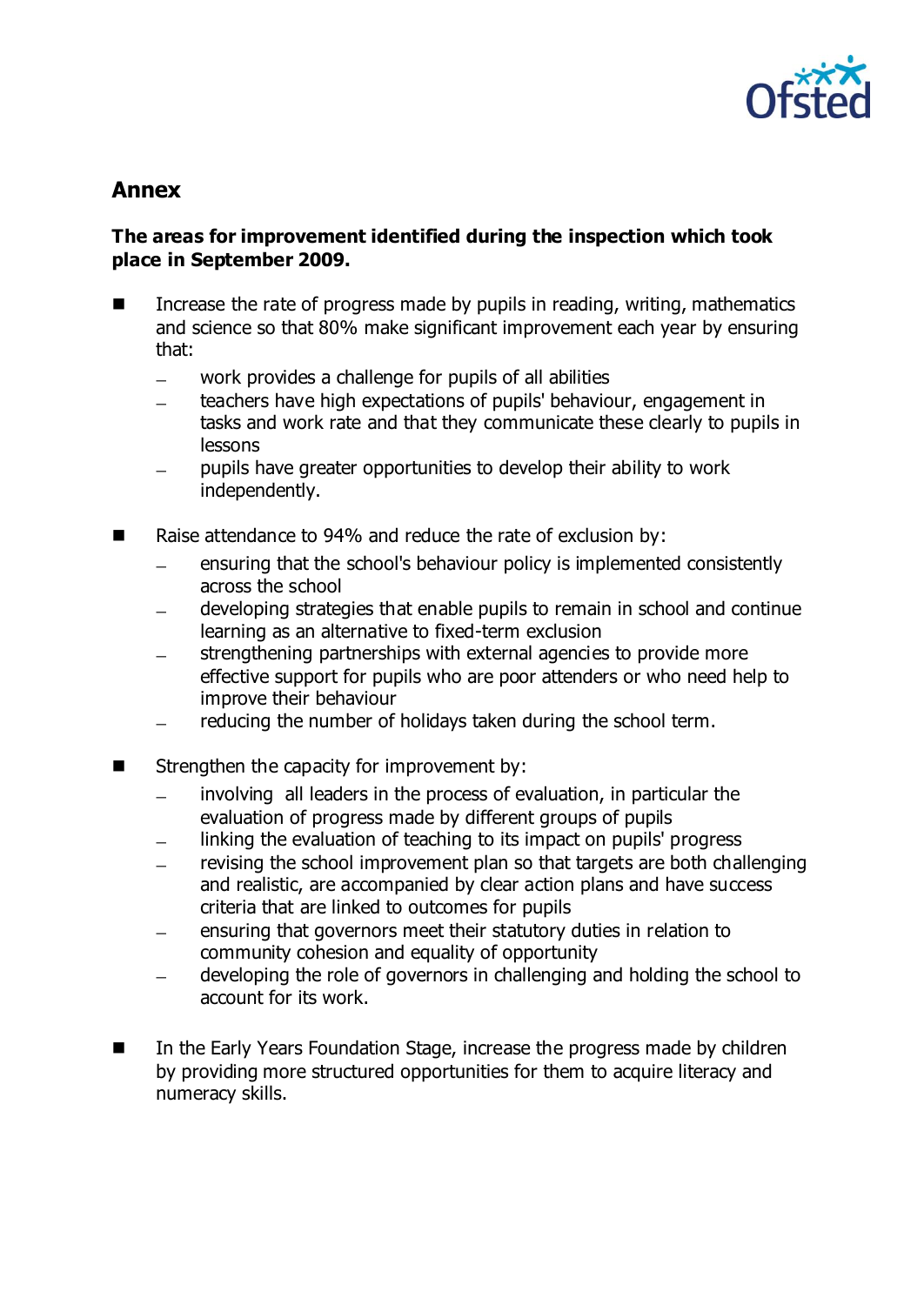

## **Special measures: monitoring of Langley Primary School**

#### **Report from the third monitoring inspection on 23 and 24 November 2010**

#### **Evidence**

The inspector observed the school's work, including seven lesson observations and an assembly, scrutinised documents and met with the headteacher, the school improvement partner, local authority attendance officers, a group of pupils and nominated staff.

#### **Context**

There have been no significant contextual changes since the previous visit.

#### **Pupils' achievement and the extent to which they enjoy their learning**

The quality of pupils' learning continues to improve because the quality of teaching is more consistent and assessment is more sharply focused. Teaching observed during the inspection was at least satisfactory and in four lessons good or better. The improvement in the overall quality of teaching has accelerated the progress that pupils make in lessons. As a result, the standards reached by learners in the 2010 national assessments were much improved. The percentage of pupils who achieved the expected levels of attainment for 11-year-olds in English and mathematics rose significantly from previous years to average levels. The rate of progress fluctuates from class to class: it is strongest in Year 6; in some other classes further work remains to be done to emulate the progress made by these pupils.

The school has worked hard to address underachievement with targeted intervention and additional support. Assessment information indicates that many children have significant weaknesses, especially in communication, language and literacy, when they start school. Standards in oracy, reading, writing and handwriting remain low across the early years and Key Stage 1, although the school is working with some success to address this. In the Early Years Foundation Stage, progress is improving because of well-planned activities with a successful focus on improving writing.

Information gained from rigorous assessment procedures is used effectively to plan and review lessons, track pupil progress and ensure that the pupils know what is expected of them. Increasingly, older pupils are aware of how they can improve their work, and this is supported by the regular use of peer assessment. Teachers' use of assessment has improved the focus and pace of learning in lessons. This is evident, for example, in the use of learning logs that set out targets for pupils to try and achieve.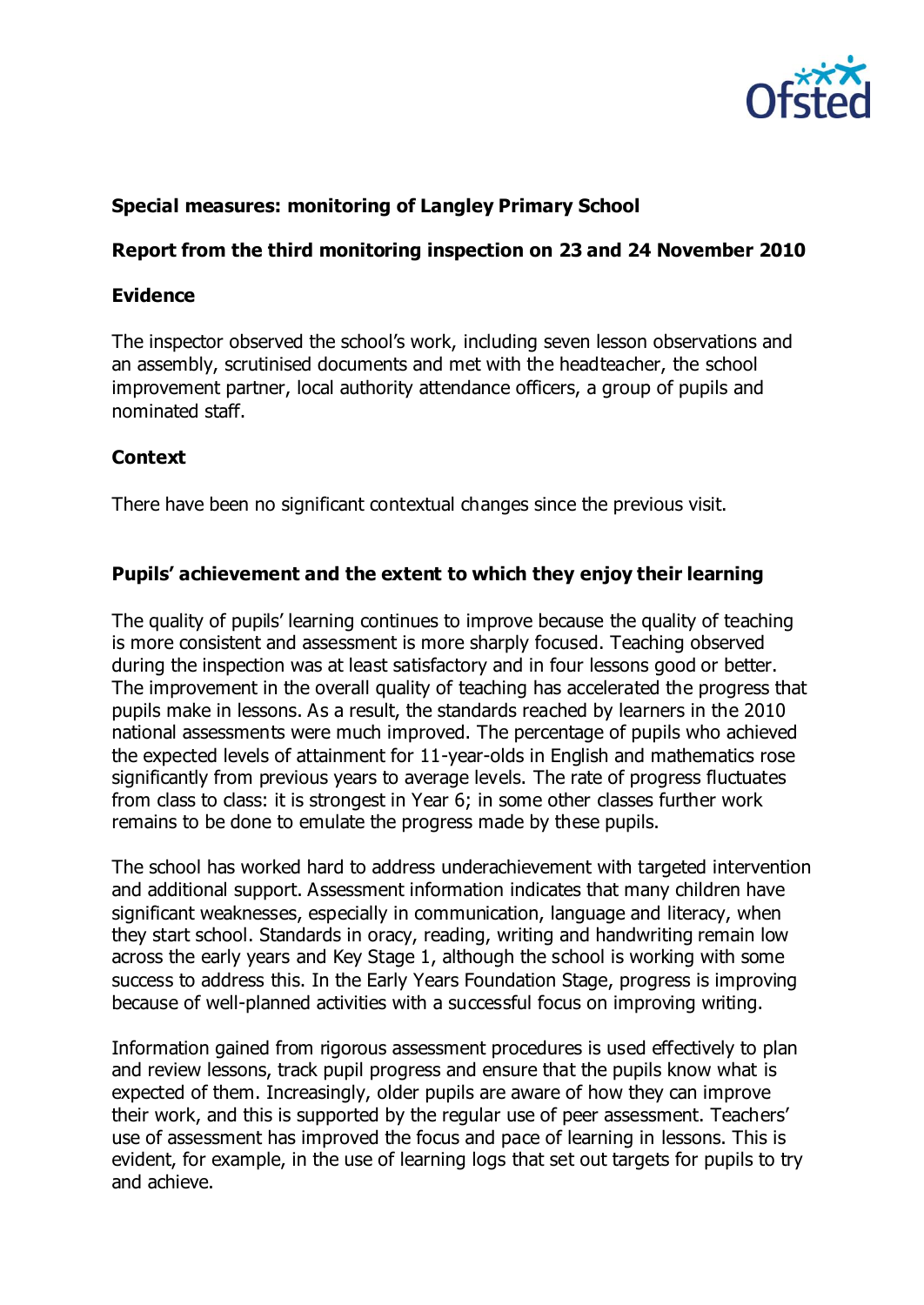

Progress since the last monitoring inspection on the area of improvement:

- Increase the rate of progress made by pupils in reading, writing, mathematics and science so that 80% make significant improvement each year – good.
- In the Early Years Foundation Stage, increase the progress made by children by providing more structured opportunities for them to acquire literacy and numeracy skills – good.

#### **Other relevant pupil outcomes**

Attendance, while remaining low, has improved significantly over the last year and the school is edging closer to achieving average figures. Attendance continues to be rigorously and regularly monitored. The school is an orderly and calm environment. Lessons frequently encourage positive attitudes to learning and pupils respond well. In lessons and around the school, pupils are polite and considerate. Incidents of poor behaviour are rare and few in number. There have been no fixed term exclusions this term.

Progress since the last monitoring inspection on the area of improvement:

■ Raise attendance to 94% and reduce the rate of exclusion  $-$  good.

#### **The effectiveness of provision**

Teaching continues to improve. It has been enhanced through a renewed determination to achieve the improvements needed. When learning is well organised and lively, the pupils enjoy their lessons and collaborate well; their enthusiasm for learning was evident across the school.

Staff work effectively to take on board the school's expectations for planning and assessment. Teaching has a number of positive features: lessons are suitably planned and prepared; increasingly, lessons are well paced and marking and assessment are systematic and effective. The most effective learning occurs when lessons are founded on high expectations, and in the best lessons activities are carefully planned to engage and motivate pupils of all abilities. Learning is organised to encourage the development of pupils' independent working skills.

The school has improved the curriculum to develop writing opportunities across the curriculum. Older pupils, for example, talk enthusiastically about their written applications to join Robin Hood's Merry Men, and their understanding of what constitutes effective writing was enhanced by this exciting work. In some lessons the